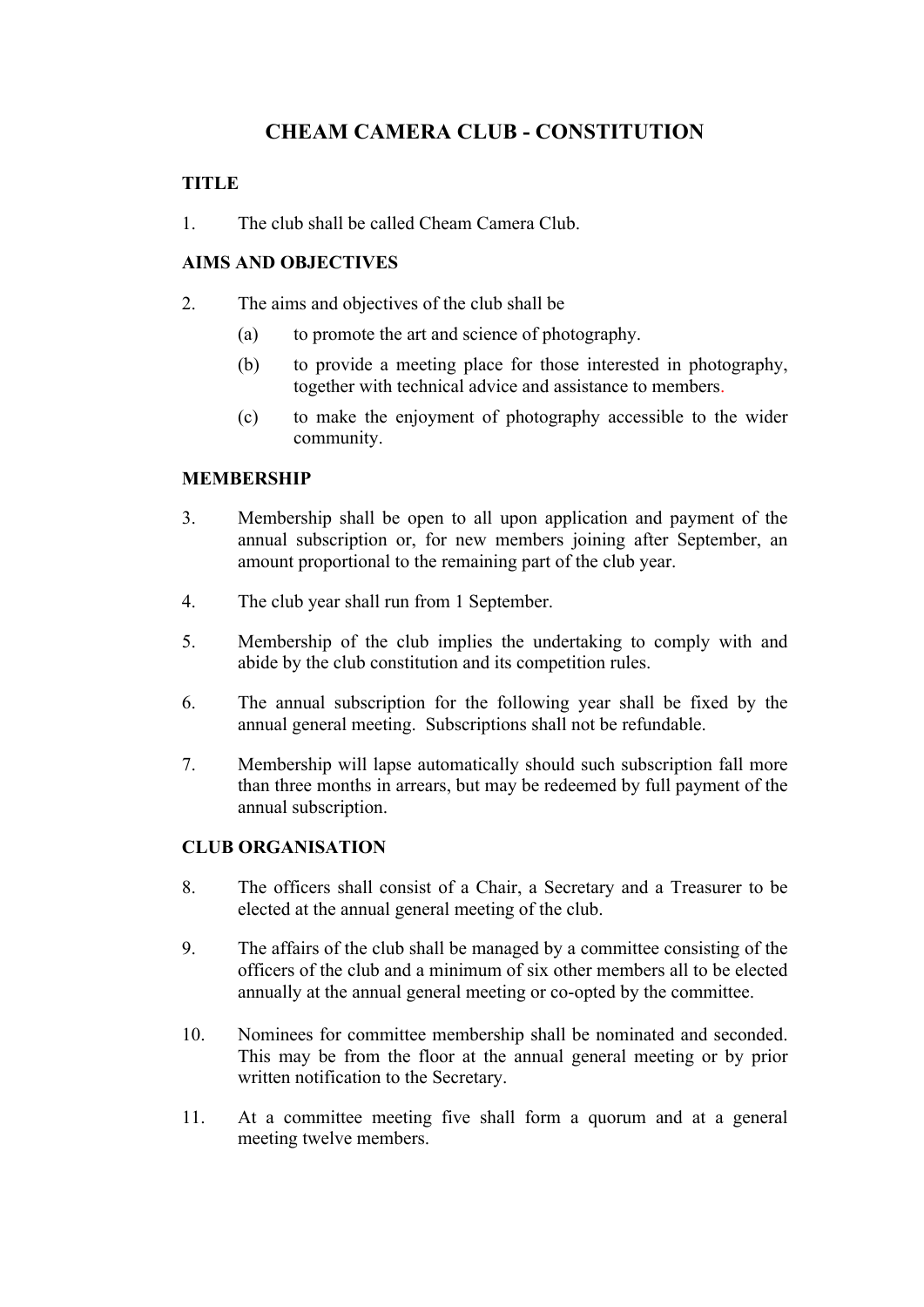#### **OFFICERS' DUTIES**

- 12. The Secretary shall keep minutes of all meetings and conduct the correspondence of the club.
- 13. The Treasurer shall collect all subscriptions and moneys due. The Treasurer shall pay out all duly authorised costs incurred in running of the club.

At the end of each club year the Treasurer shall prepare an income and expenditure account together with a balance sheet and shall present them to the Auditor for review. The Treasurer shall present the audited accounts to the following annual general meeting for approval.

#### **TERMINATION OF MEMBERSHIP**

- 14. A member not in arrears of subscription may resign at any time by notifying the Secretary of his/her desire to do so.
- 15. Membership ceases automatically under clause 7.
- 16. Any member may be expelled or asked to resign from the club at the decision of the committee. The committee can request any member to appear before it, provided that where any charge or accusation is made, the member shall be given full and reasonable opportunity to put forward a defence and call witnesses at a later meeting. Any member expelled or asked to resign shall have the right of appeal to a special general meeting of the club convened for that purpose. All committee proceedings and those of any special general meeting called under this rule shall be treated as privileged and confidential.

#### **CLUB AFFILATIONS**

17. The club shall be affiliated to such regional and/or national federations and alliances as will benefit the club membership. Affiliation fees shall be automatically incorporated in the annual subscription.

#### **DISSOLUTION**

- 18. The club may be dissolved only by a special general meeting at which 75% of those present vote for dissolution, this number exceeding 67% of the then current membership.
- 19. If the club members have voted for dissolution, the committee shall appoint a Liquidator to dispose of the club's assets.
- 20. After meeting all recognised liabilities the Liquidator shall pass any remaining assets to a voluntary organisation having aims similar to those of the club.